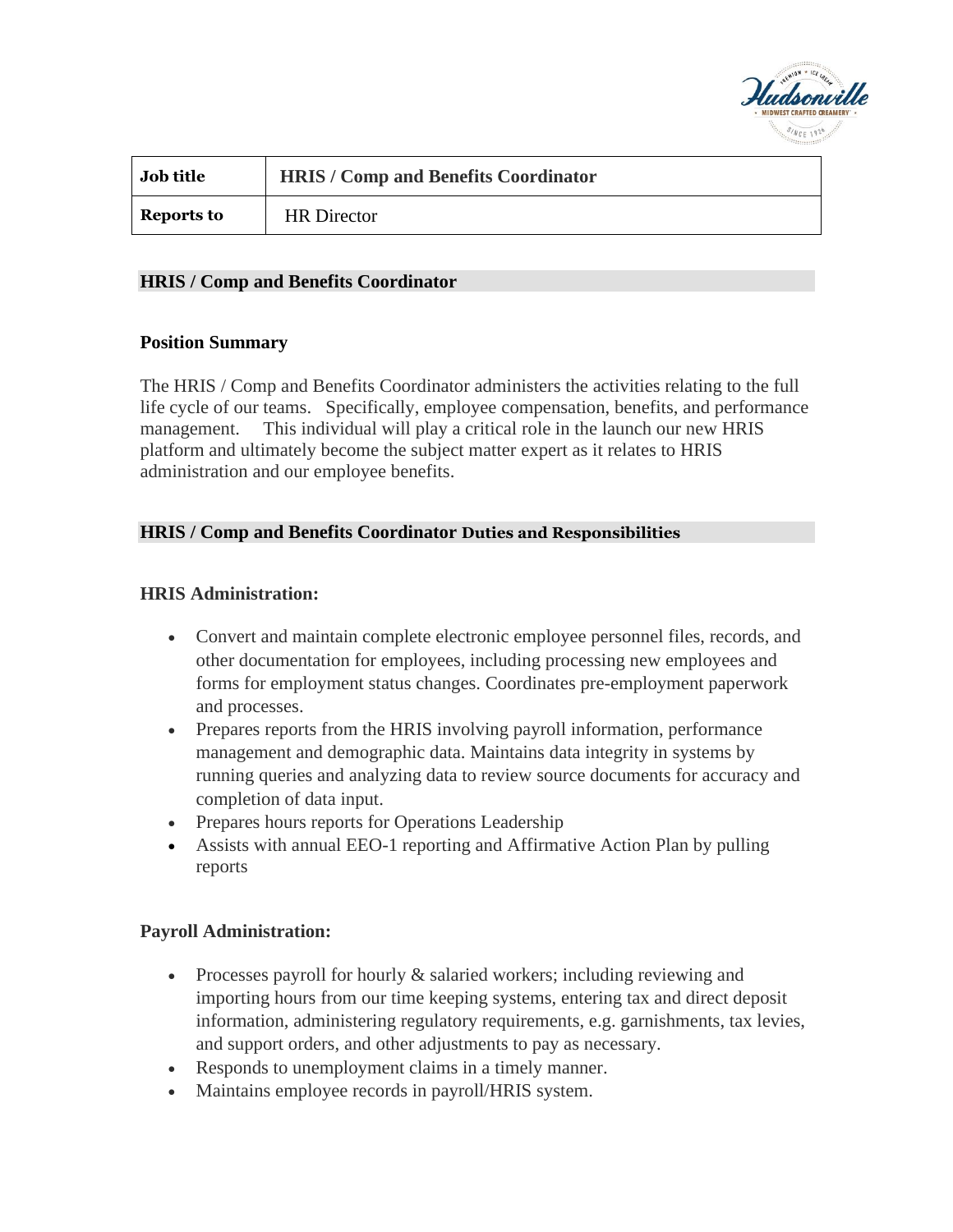- Administers the time and attendance policy and paid leave policy for all employees.
- Produces scheduled and ad-hoc reports pertaining to payroll and human resources.

## **Benefits:**

- Administers all employee benefit programs including enrollments and terminations.
- Coordinates and conducts the new employee onboarding process and presents benefit presentations to ensure employees gain an understanding of benefit plans and enrollment provisions.
- Assists employees with FMLA & Short-Term Disability paperwork. Manages disability claims according to the plan.
- Fulfills all governmental regulatory mandates and ensures filings are performed as required.
- Facilitates annual open enrollment period. This includes preparation (or revision) and distribution of materials, and processing changes within deadlines.
- Plans, conducts, and reports results of audits to ensure all enrollments are accurate and that dependent information is correct for each employee. Works closely with accounting for quarterly and year-end audits (payroll, Workers Comp, 401k, etc).
- Addresses benefit inquiries to ensure timely and accurate resolutions. Maintains contact with employees and beneficiaries to facilitate proper and complete utilization of benefits for all employees.
- Processes monthly billings from providers. Reviews billings for accuracy and approves for payment in a timely manner. Resolves discrepancies with carriers and payroll.
- Administers online COBRA enrollments/changes.

# **Disclaimer**

The above statements are intended to describe the general nature and level of work being performed by people assigned to this classification. They are not to be construed as an exhaustive list of all responsibilities, duties, and skills required of personnel so classified. All personnel may be required to perform duties outside of their normal responsibilities from time to time, as needed.

# **HRIS / Comp and Benefits Coordinator - Qualifications**

- 3 years of comp and benefits administration experience, preferably in a manufacturing facility.
- Bachelor's degree in Business, HR or Accounting or an extensive history fulfilling this role.